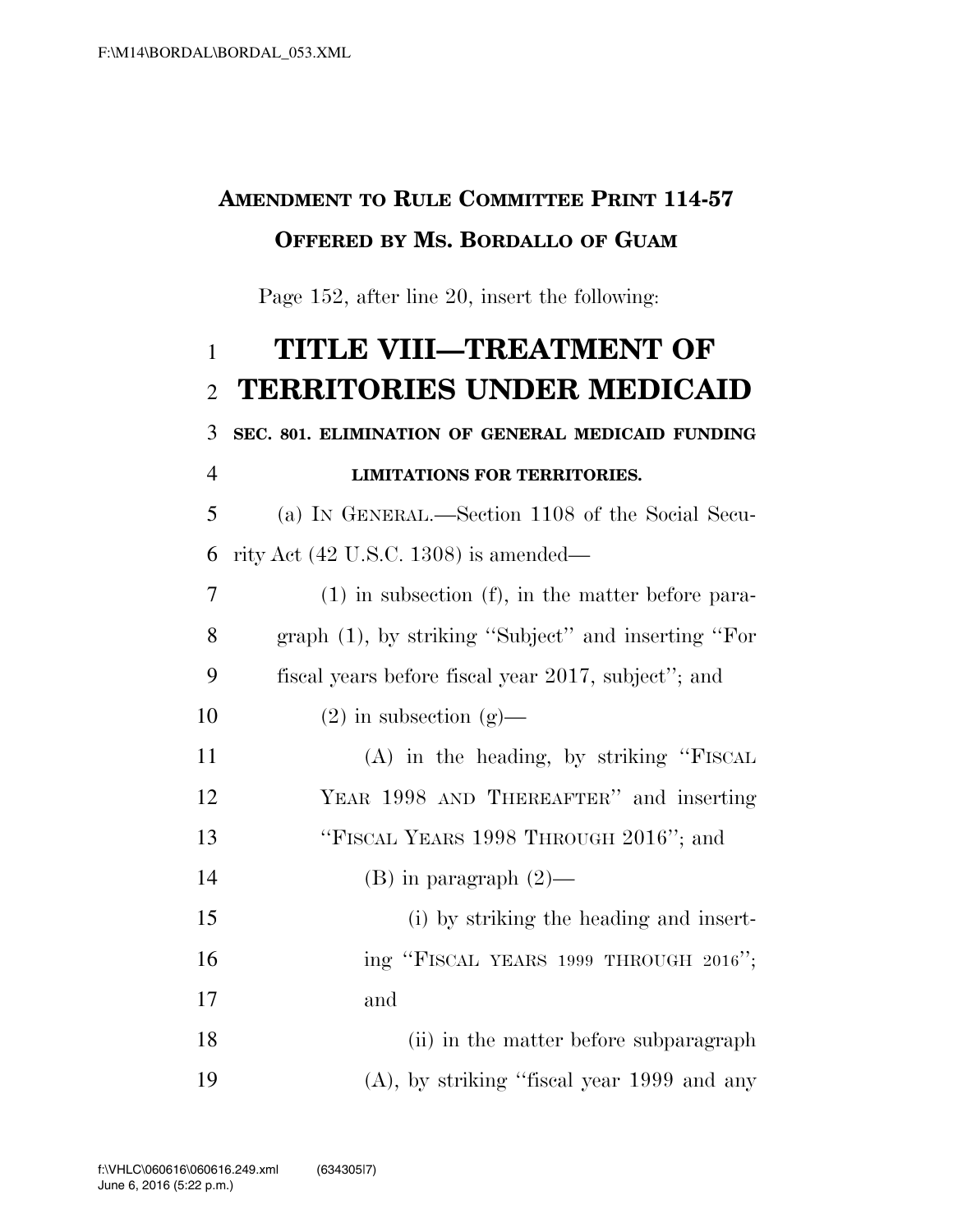| $\mathbf{1}$   | fiscal year thereafter" and inserting "each"                      |
|----------------|-------------------------------------------------------------------|
| $\overline{2}$ | of fiscal years $1999$ through $2016$ ".                          |
| 3              | (b) CONFORMING AMENDMENTS.-                                       |
| $\overline{4}$ | (1) Section $1108(g)(5)$ of the Social Security                   |
| 5              | Act $(42 \text{ U.S.C. } 1308(g)(5))$ is amended by striking      |
| 6              | " $2019$ " and inserting " $2016$ ".                              |
| 7              | $(2)$ Section 1902(j) of the Social Security Act                  |
| 8              | $(42 \text{ U.S.C. } 1396a(j))$ is amended by striking ", the     |
| 9              | limitation in section $1108(f)$ ,".                               |
| 10             | $(3)$ Section 1903 $(u)$ of the Social Security Act               |
| 11             | $(42 \text{ U.S.C. } 1396b(u))$ is amended by striking para-      |
| 12             | $graph(4)$ .                                                      |
| 13             | $(4)$ Section 1323 $(e)(1)$ of the Patient Protection             |
| 14             | and Affordable Care Act $(42 \text{ U.S.C. } 18043(c)(1))$ is     |
| 15             | amended by striking "during the period beginning                  |
| 16             | with $2014$ and ending with $2019$ " and inserting                |
| 17             | "until expended".                                                 |
| 18             | (c) EFFECTIVE DATE.—The amendments made by                        |
| 19             | paragraphs $(2)$ and $(3)$ of subsection $(b)$ shall apply begin- |
| 20             | ning with fiscal year 2017.                                       |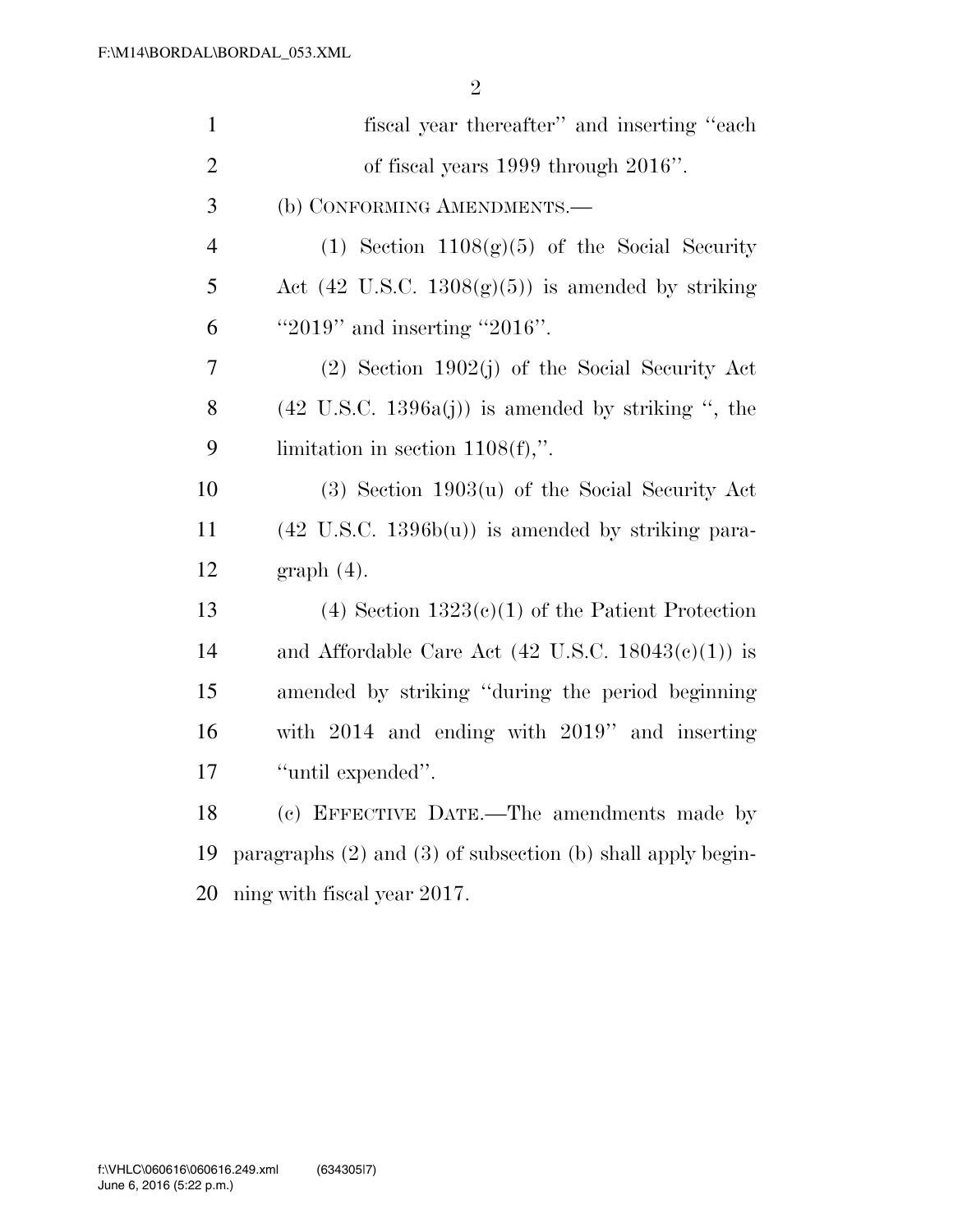| 1              | SEC. 802. ELIMINATION OF SPECIFIC FEDERAL MEDICAL              |
|----------------|----------------------------------------------------------------|
| $\overline{2}$ | ASSISTANCE PERCENTAGE (FMAP) LIMITA-                           |
| 3              | TION FOR TERRITORIES.                                          |
| $\overline{4}$ | Section 1905(b) of the Social Security Act (42 U.S.C.          |
| 5              | $1396d(b)$ ) is amended by inserting "for fiscal years before  |
| 6              | fiscal year 2017" before "for Puerto Rico".                    |
| 7              | SEC. 803. APPLICATION OF MEDICAID WAIVER AUTHORITY             |
| 8              | TO TERRITORIES.                                                |
| 9              | (a) IN GENERAL.—Section $1902(j)$ of the Social Se-            |
| 10             | curity Act $(42 \text{ U.S.C. } 1396a(j))$ is further amended— |
| 11             | (1) by striking "American Samoa and the                        |
| 12             | Northern Mariana Islands" and inserting "Puerto"               |
| 13             | Rico, the Virgin Islands, Guam, the Northern Mar-              |
| 14             | iana Islands, and American Samoa";                             |
| 15             | $(2)$ by inserting ", the requirement of sub-                  |
| 16             | section $(a)(10)(A)(i)(IX)$ (relating to coverage of           |
| 17             | adults formerly under foster care)," after "Federal            |
| 18             | medical assistance percentage"; and                            |
| 19             | (3) by striking "American Samoa or the North-                  |
| 20             | ern Mariana Islands" and inserting "Puerto Rico,               |
| 21             | the Virgin Islands, Guam, the Northern Mariana Is-             |
| 22             | lands, or American Samoa".                                     |
| 23             | (b) EFFECTIVE DATE.—The amendments made by                     |
| 24             | this section shall apply beginning on October 1, 2016.         |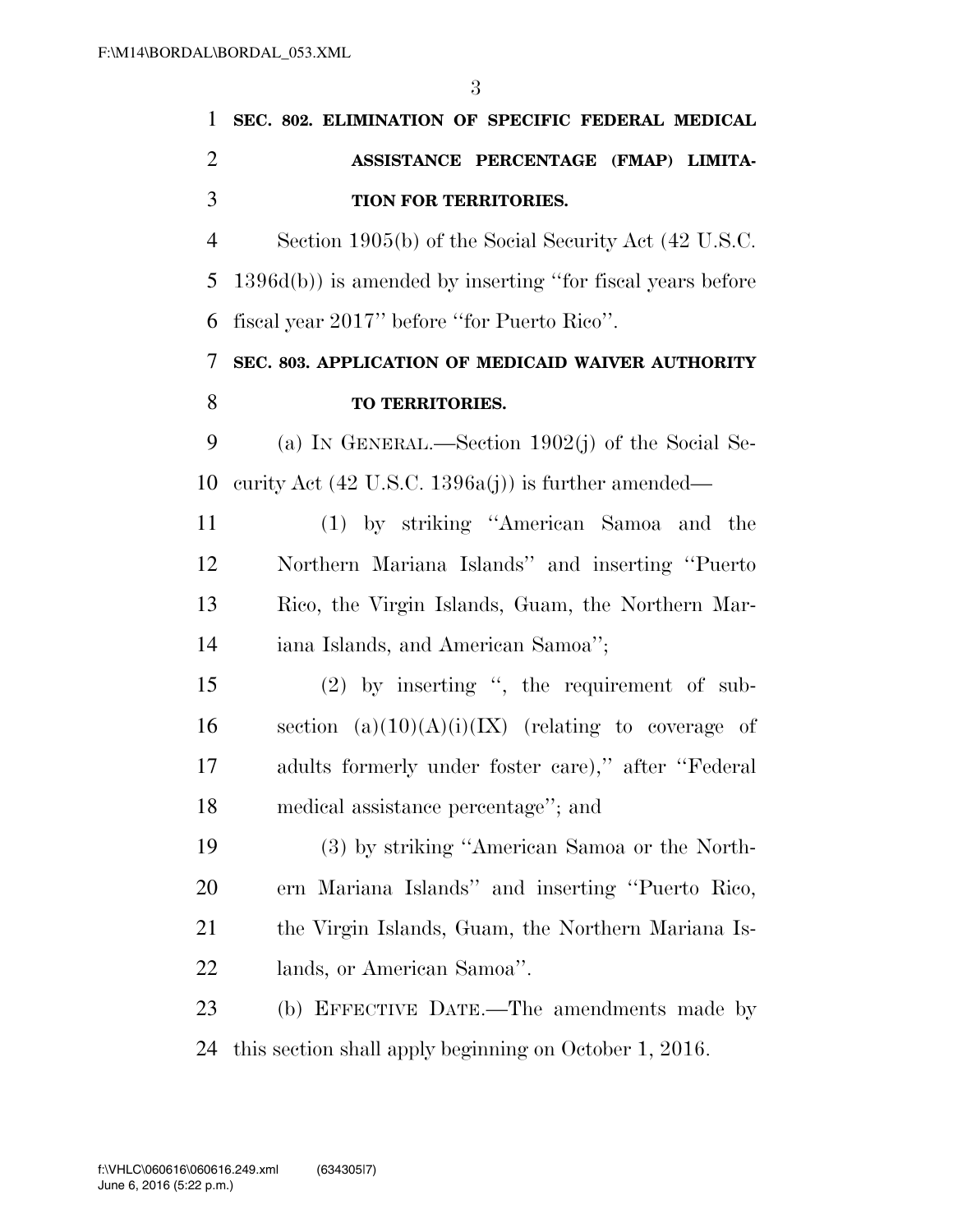| 1              | SEC. 804. APPLICATION OF 100 PERCENT FEDERAL POV-       |
|----------------|---------------------------------------------------------|
| 2              | ERTY LINE (FPL) LIMITATION TO TERRI-                    |
| 3              | <b>TORIES.</b>                                          |
| $\overline{4}$ | (a) IN GENERAL.—Section 1902 of the Social Secu-        |
| 5              | rity Act $(42 \text{ U.S.C. } 1396a)$ is amended—       |
| 6              | $(1)$ in subsection $(a)(10)(A)(i)(VIII)$ , by insert-  |
| 7              | ing "(or, in the case of Puerto Rico, the Virgin Is-    |
| 8              | lands, Guam, the Northern Mariana Islands, and          |
| 9              | American Samoa, subject to subsection (j), 100 per-     |
| 10             | cent)" after "133 percent"; and                         |
| 11             | $(2)$ in subsection (j), as amended by sections         |
| 12             | $801(b)(1)$ and $803-$                                  |
| 13             | $(A)$ by striking " $(j)$ Notwithstanding" and          |
| 14             | inserting " $(j)(1)$ Notwithstanding"; and              |
| 15             | (B) by adding at the end the following new              |
| 16             | paragraph:                                              |
| 17             | $\lq(2)(A)$ Notwithstanding any other provision of      |
| 18             | law, Federal financial participation shall not be       |
| 19             | available to Puerto Rico, the Virgin Islands, Guam,     |
| 20             | the Northern Mariana Islands, or American Samoa         |
| 21             | for medical assistance for an individual whose family   |
| 22             | income exceeds 100 percent of the poverty line (as      |
| 23             | defined in section $2110(c)(5)$ applicable to a family  |
| 24             | of the size involved, except in the case of individuals |
| 25             | qualifying for medical assistance under subsection      |
| 26             | $(a)(10)(A)(i)(IX)$ and, in the case of the Virgin Is-  |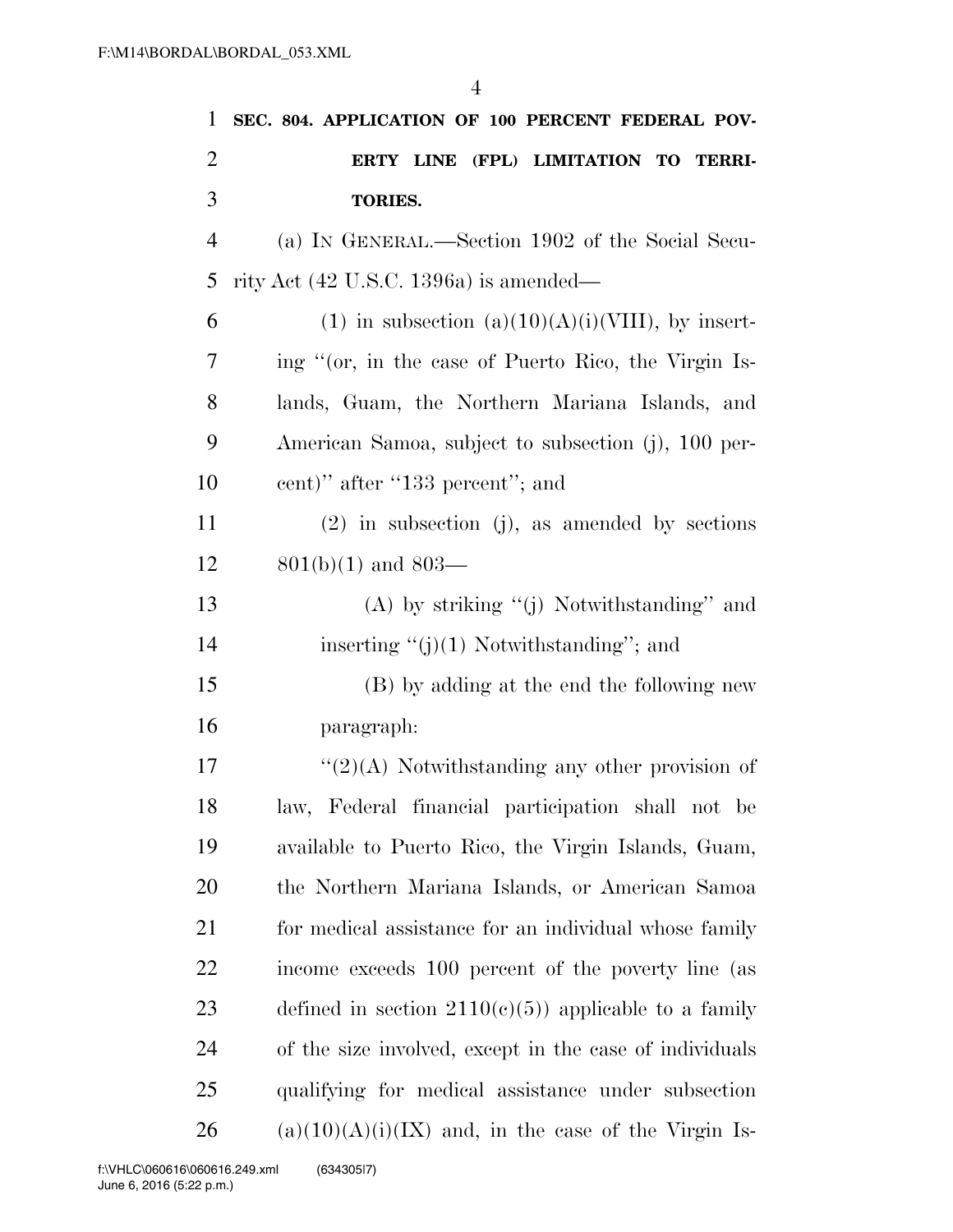lands, Guam, the Northern Mariana Islands, or American Samoa, except as authorized under a waiv-er under this subsection or section 1115.

 ''(B) In issuing a waiver described in subpara- graph (A) to the Virgin Islands, Guam, the North- ern Mariana Islands, or American Samoa, the Sec- retary shall take into account the eligibility levels es- tablished under the State plan for such territory be- fore the date of the enactment of this paragraph.''. (b) NOT APPLYING 5 PERCENT DISREGARD.—Sub- paragraph (I) of section 1902(e)(14) of the Social Security 12 Act  $(42 \text{ U.S.C. } 1396b(e)(14))$  is amended by inserting ", if such State is one of the 50 States or the District of Columbia,'' before ''shall—''.

 (c) EFFECTIVE DATE.—The amendments made by this section shall apply with respect to eligibility deter- minations made for periods beginning on or after October 1, 2016.

#### **SEC. 805. PERMITTING MEDICAID DSH ALLOTMENTS FOR TERRITORIES.**

 Section 1923(f) of the Social Security Act (42 U.S.C. 22 1396(f)) is amended—

 (1) in paragraph (6), by adding at the end the following new subparagraph:

25 "'(C) TERRITORIES.